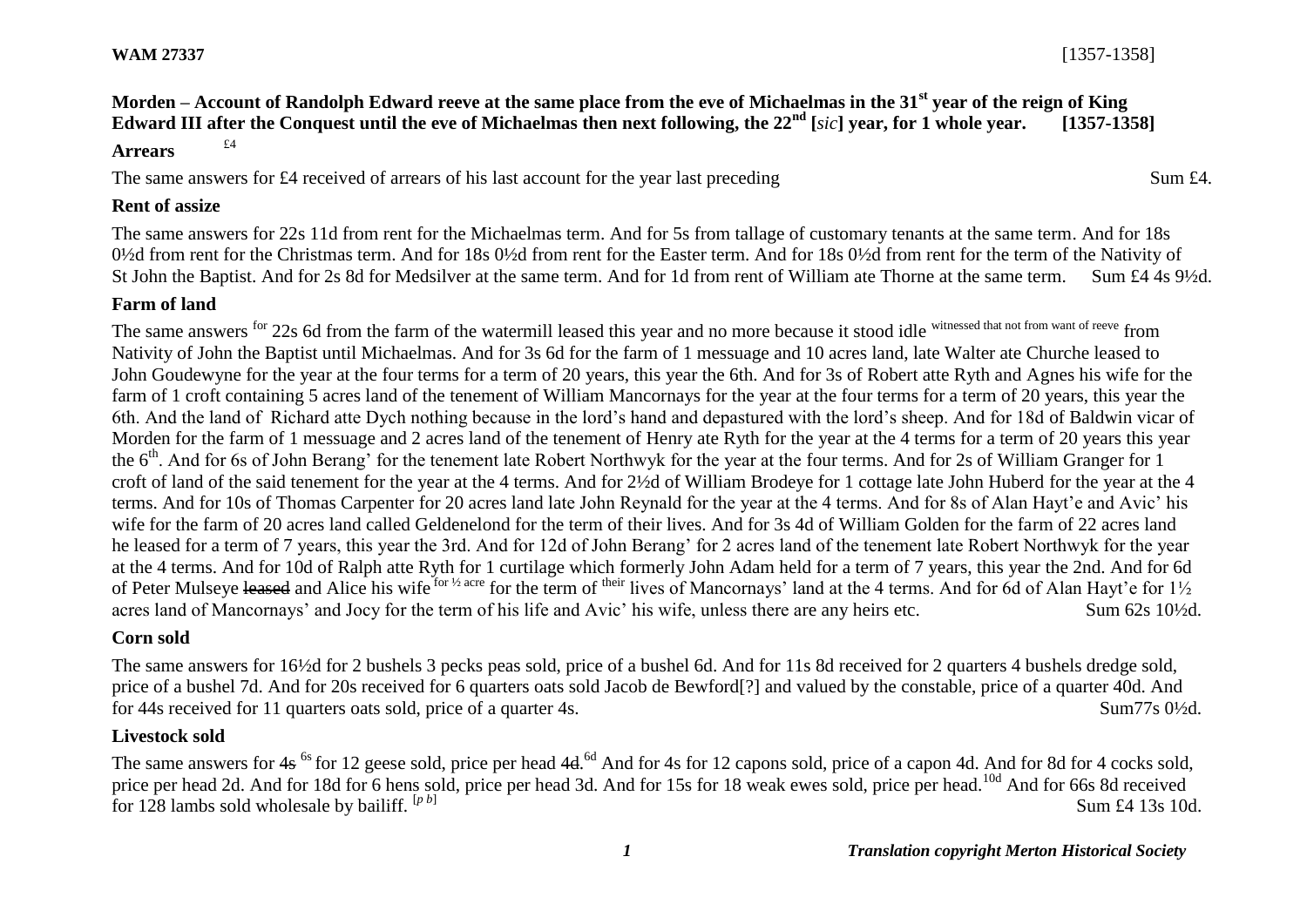### **Dead stock sold**

The same answers for 2d<sup>4d</sup> for 4 fleeces of lambs' wool sold. And for  $12\frac{1}{4}$  for 5 wool fells sold, price of each  $2\frac{1}{4}$ .<sup>3d</sup> And for 8½d received for 17 lamb skins sold, price of each ½d. And for 3d for 3 skins sold. And for 21d received for 7 wool fells sold. Sum 4s 3½d.

#### **Labour services sold**

The same answers for 9¼d received for 6½ ploughing works sold, price of a work 1½d. And for 9¼d received for 19½ dung-carrying services sold, price of a work ½d. And for 4s 2d received for 100 winter works sold, price of a work ½d. And for 2s 6d for 30 carrying services sold, price of a work 1d. And for 22d received for 22 boonworks sold of the tenement of Thomas St Michel because it is not possible to levy. Sum 10s 1<sup>1</sup>/2d.

# **Issues of the manor**

The same answers for 6s for the farm of 12 hens for the year. For the agistment of beasts in summer nothing this year because all the pasture depastured with the lord's sheep. And for 2s for the pasture of Newbirygardyn sold this year. For the pasture at Gellenehull, nothing this year because part thereof at farm and the rest depastured with the lord's sheep. For 1 acre land that Walter atte Hegge held and for 1½ acres that Ralph atte Ryth held nothing because in the lord's hand and lying in a fallow field. And for 3s 4d received for dairy products of ewes leased by the bailiff and no more because in the same agreement he kept 140 lambs from the feast of the Invention of the Cross until Michaelmas. Sum 11s 4d.

### **Profits of the Court**

The same answers for 2s 3d received for 1 Court held the Monday in the feast of St Edward the King. And for 19s 7d for 1 Court with View held the Saturday next after the feast of St Barnabas. And for 3s for 1 Court held the Friday in the feast of the Exaltation of Holy Cross. Sum 24s 10d.

### **Sold at the Audit**

For various things sold at the audit 35s 2d. Sum 35s 2d. Sum 35s 2d.

**Sum Total Receipts with arrears: £24 4s 3½d.**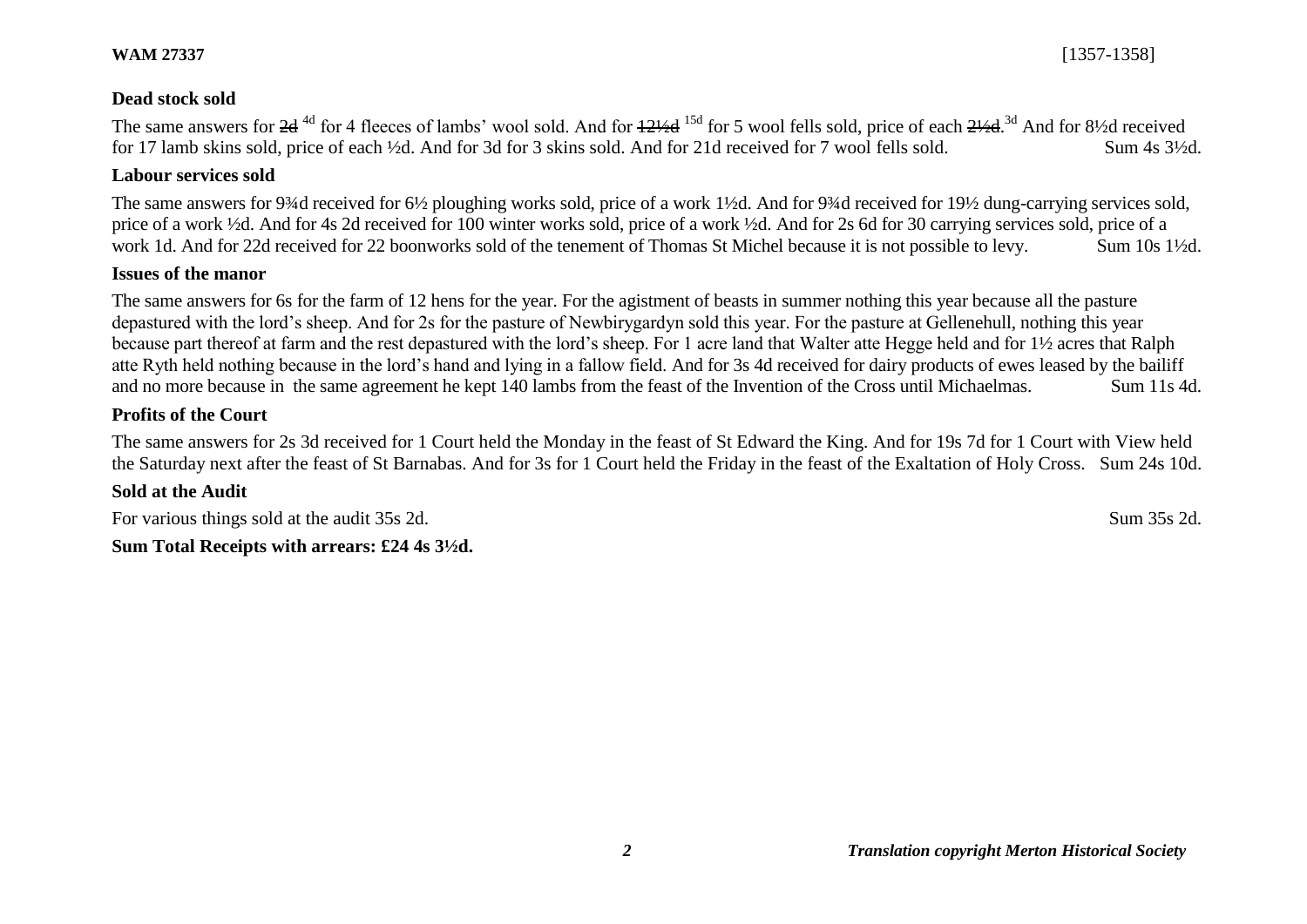# **EXPENSES**

# **Paid and decayed rent**

First he accounts in rent paid to Bartholomew de Kenewardslegh 4s for land at Geldenehelde for the year. And in default of rent for land formerly Robert Fabyan because in the lord's hand for the year 2s 4d. In rent allowance of R Edward reeve for his office 2s for the year. And the same for his tallage at Michaelmas 4¼d. And the same for medsilver 2d. And in default of rent for the tenement late William Mancornays because in the lord's hand for the year at the 4 terms 3s. And the same for medsilver at the feast of St John the Baptist 4d. And the same for tallage at Michaelmas 6<sup>3</sup>/<sub>8</sub>d. And in default of rent for the tenement of W Joce because in the lord's hand for the year 2s. And the same for tallage 4¼d. And the same for medsilver 2d. And the same for 1 cottage 1d. And in default of rent of John Adam for the year 2s. And the same for medsilver 2d. And the same for tallage 4¼d. In default of rent for the tenement of Henry atte Ryth because in the lord's hand for the year 12d. And for medsilver 1d. And for tallage 2⅛d. And in allowance for the tenement late Christine atte Ryth because in the lord's hand at Michaelmas ½d. And in default for the tenement late John Reynold because in the lord's hand for the year 2s 0½d. And for medsilver 2d. And for tallage 4⅜d. And in default of rent for the tenement late Robert Northwyk because in the lord's hand and at farm 2s for the year. Sum 23s 8⅝d.

# **Costs of ploughs**

And in iron and ironwork [*ferramentum*] of 2 ploughs and shoeing 2 cart horses at farm for the year 18s. And in 2 plough feet bought 14d. And in 2 share-clouts bought 4d. In shoeing 4 draught horses upon front feet 16d. Sum 20s 10d.

# Costs of carts Sum 12s 7<sup>1</sup>/<sub>2</sub>d.

And in 10 cart-clouts bought 2s 1d, <sup>20d</sup> price of each 2½d. In 100 nails bought for the same 3d. And in 2 iron linch pins bought 4d. And in grease for greasing carts 6d. And in 2 hamshackles [*hamshakeles*] bought 6d.\* And in 1 pair traces bought 12d. And in 1 drail ,† 1 dung-pot [*dongpot*] and 1 new pair of wheels bought 6s 8d. And in 1 other new pair of wheels bought 4s. And in white-tawed hide bought for harness 6d. And in 4 iron wooden straps *[ligaminibz]* bought for binding the hubs of the wheels 4d. And in 1 rope for binding carts containing 10 fathoms 12d. And in 1 rein [*forlyne*] bought 2d.<sup>1d</sup> And in 1 white-tawed horse hide 6d. Sum 16s 10d.<sup>‡</sup>

# **Costs of the mill**

And in making 1 gudgeon [*goian*] for the mill 12d. And in 2 boards bought for the mill wall [*perieter*] 6d. And in 3 boards bought for repairing the flood-gate [*floudzat*] 5d. And in stipend of 2 sawyers for sawing boards for the same for 4 days 4d.4s And for midday meal for the same 4d. And for stipend 1 carpenter for repairing the flood-gate in winter for 1 day 4d. And in large [*gross'*] nails bought for the same 3d. Sum 6s 6d.

 $\overline{a}$ 

*<sup>\*</sup> to shackle a horse by a rope or strap connecting the head with one of the forelegs – OED online*

*<sup>†</sup> notched iron on plough-beam*

*<sup>‡</sup> These figures total 17s.*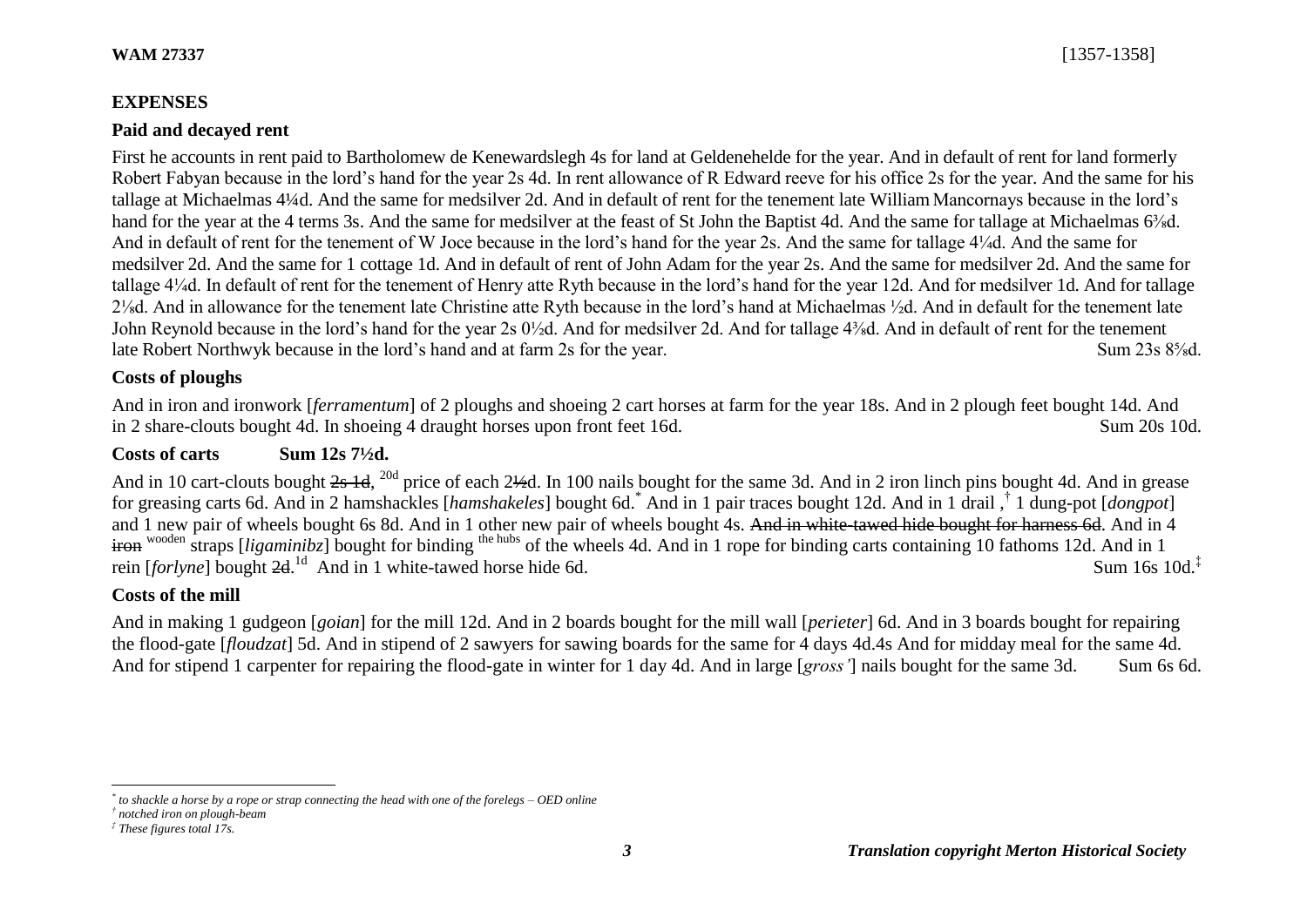# **Building costs**

And in stipend of 1 rooofer roofing over the stable for 2 days 8d. And in stipend for the same for roofing over the workhouse [*le Werkhouse*] and over the lord's chamber [*camer*'] for 4 days 16d, taking per day 4d. And for his mate 12d for because by labour service And in 60 large [*gross*] nails bought for repairing the wall <sup>the door</sup> of the barn 3d. <sup>2d by examination [*recogn*] Sum 2s 2d.</sup>

# **Costs of the fold and roofing the sheep-house [***bercar'***]**

And in 5 gallons of tarpitch and 5 gallons fat [*sagina*] bought for greasing sheep 5s 6d. And in stipend for 1 roofer for roofing anew the sheephouse by agreement made by the bailiff 7s. And for 600 laths bought for the same 3s. And in 2000 lath-nails bought for the same 2s 10d. And in eastrating lambs 6d. because by shepherd And in 200 laths bought for the wall of the sheep-house 12d. And in 500 lath-nails for the same 8½d. And in customary payment of customary tenants by custom for washing and shearing 180 sheep 18½d, and no more because 5 customary tenements are in the lord's hand. And paid to 5 men for 5 tenements being in the lord's hand for washing and shearing the said sheep 10d, each man of them 2d, and no more because other customary tenants should shear etc. Sum 22s 5d.

#### **Petty necessities**

And in 1½ bushels of salt bought 12d. And in making 1 quarter 4 bushels oats into meal 6d. And in food and oblations for  $^7$  servants on Christmas day and Easter 2s 4d. And paid to 2 lads for driving 133 lambs as far as Greenford 4d.<sup>2d</sup> And in straw bought for beasts in winter 6s 8d. And delivered to the lad <del>of the comptroller for 1 letter 18d</del>. because without warrant and for the profit of the vill And in dishes and plates [*platella*] bought 9d. And in 1 trivet [*trepod*] bought 8d. And in reward for 2 lads for fetching 60 ewes at Greenford 4d.<sup>2d</sup> And in reward to them for driving 133 lambs as far as Greenford 4d<sup>because</sup> above because above Sum 5s 7d.

## **Corn bought**

And in 4 quarters wheat bought 32s, price of a quarter 8s. And in 1 quarter rye bought 6s 8d. And in 1 quarter 2 bushels 1 peck peas bought 5s 1½d, price of a bushel 6d. And 2 quarters 5 bushels 1 peck barley bought 15s 11¼d, price of a bushel 9d. because allowed for sustenance in necessity Sum 59s 83⁄4d.

# **Livestock bought**

And in 3 rams bought 10s. <sup>8s by bailiff</sup> And in 60 ewes bought 75s, price per head 15d. And in 12 chicks bought 12d. Sum £4 4s.

## **Threshing and winnowing**

And in threshing 30 quarters wheat by piecework 10s, per quarter 4d. And in threshing 30 quarters dredge barley 7s 6d, per quarter 3d. And in threshing 3 quarters dredge, 63 quarters oats<sup>§</sup> 11s, price of a quarter 2d. And in winnowing half the said corn, viz 63 quarters, 2s 7½d, per quarter  $\frac{1}{2}d$ . Sum 31s 1 $\frac{1}{2}d$ .

 $\overline{a}$ 

*<sup>§</sup> The dorse has 63 quarters 3 pecks.*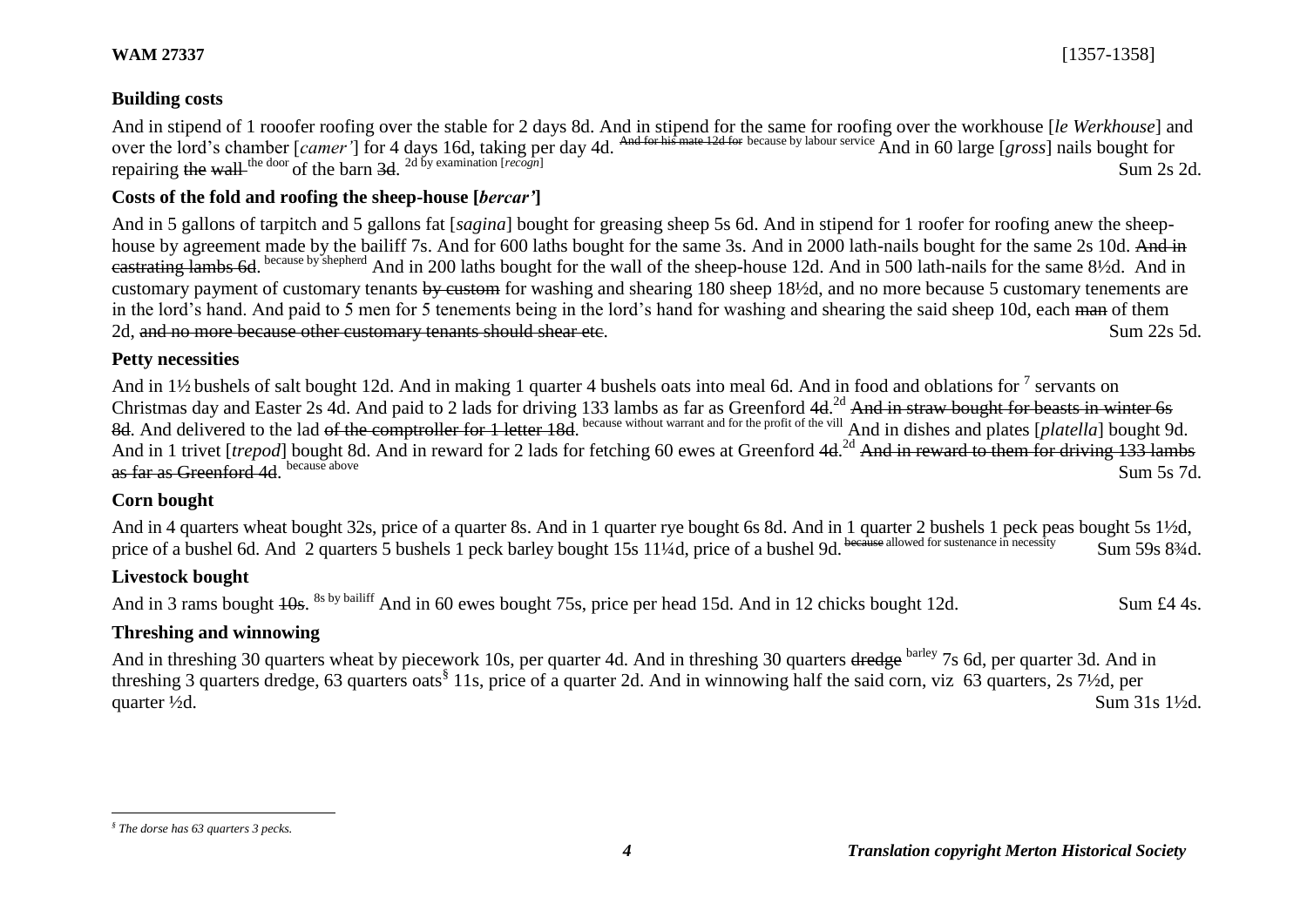# **Harvest costs Sum 53s 9d**

And in expenses of 65 men both free and servile at 3 boonworks as though for 1 day together with expenses of 1 man over them with the rod to superintend reapers who reaped this year 21½ acres wheat and oats, 5s 6d, each of them at noon and at supper 2 loaves, price 1d; and in ale bought for the same 2s 8d, each of them ½d; and in meat and fish bought for the same 4s 0¾d, each of them ¾d. [sic] In expenses of 13 men reaping and binding at 2 dry boonworks as if for 1 day, who reaped this year 4½ acres wheat and oats 13d, each of them in bread and *companagium* per day 1d. And in reaping and binding 88<sup> acres</sup> of all kinds of corn by piecework 63s 4d, per acre 8d. [sic] And in 1 lb of candles bought 2d. And in stipend of 1 reap-reeve both for food and for stipend 3s. And in servants' expenses for their 'harvest goose' 18d. Sum £4 16¼d.<sup>\*</sup>

# **Mowing**

And in mowing 2 acres villein meadow being in the lord's hand mown 20d. And in tedding and lifting the said hay [*herbag'*] nothing here because by servants. Sum 20d.

# **Servants' stipends**

And in stipend of 4 servant ploughmen and 1 shepherd this year 30s, to each of them 6 6s. And in in stipend of 1 carter for the year 6s. In stipend of 1 housemaid making servants' pottage, keeping poultry and winnowing half of all the corn this year 3s 6d. In stipend of 1 lad helping the shepherd at lambing time 6d. Sum 40s.

# **Expenses of Auditors, Bailiff and Steward**

And in expenses of the auditor for auditing the past year's account 4s by 1 tally. And in expenses of brother R M'ston keeper bailiff for his coming 4s 2d by 1 tally. And in expenses of the steward for 3 Courts held 2s by 2 tallies. And in expenses of Thomas Parham the clerk for his coming 18d. Sum 11s 8d.

# **Foreign Expenses**

And given to William atte Kechene purveyor of the lord Prince to remove his animals so as not to make damage in the manor 12d. And given to John Loveden purveyor of the lord king for not taking oats 12d. And in expenses of Henry Craunford purveyor of the lord king and in expenses of Sir Thomas avener of the lord prince for not taking oats 7s. Sum 9s.

# **Cash Deliveries**

And in cash delivered to brother R Merston treasurer <sup>for</sup> arrears £4 by 1 tally. And to the same for the issues of the manor 27s by 1 tally. Sum 107s.

# **Sum of all expenses and deliveries £26 3s 7⅛d.**

And so he exceeds 39s 3⅝d. And afterwards he is charged for 48s 9d for arrears of his account for the Rectory of Morden for the present [*instant'*] year. And so he owes 9s 5⅜d. And afterwards he is allowed by grace of the lord Prior and the auditors for deaths not witnessed and other things subtracted above of this account 24s 5<sup>3</sup>/<sub>8</sub>d And so he exceeds 15s.

 $\overline{a}$ *\*\* There seem to be some minor calculation errors in this section.*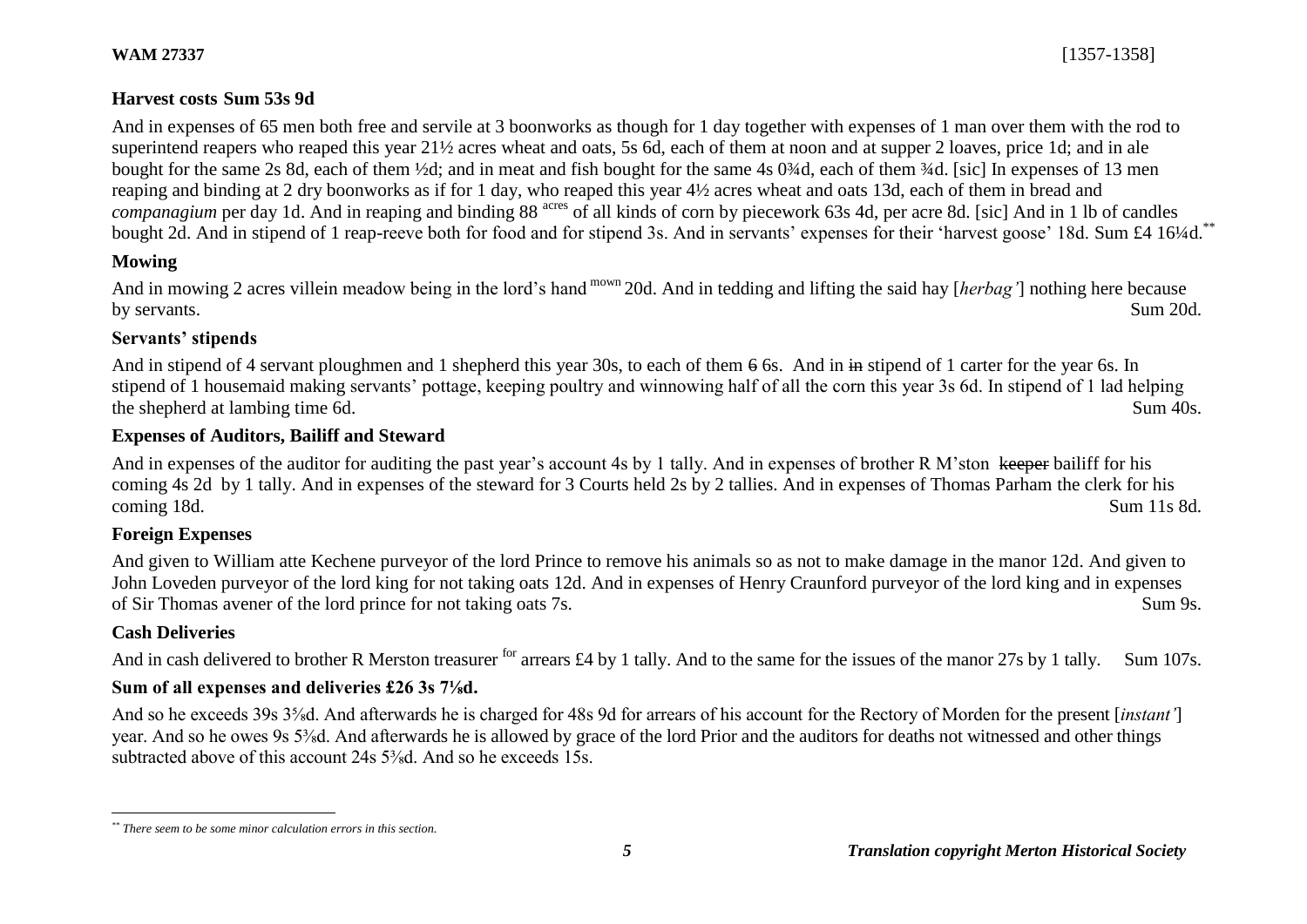# **DORSE**

| Morden                                                 | Issues of the grange at the same place by struck measure except the heaped eighth bushel, $32^{nd}$ year – R Edward reeve                                                                                                                                                                                                                                                                                                                                                                                                                                                                                                                                                                                                                                                                                                                                                                                                                                                                                   |
|--------------------------------------------------------|-------------------------------------------------------------------------------------------------------------------------------------------------------------------------------------------------------------------------------------------------------------------------------------------------------------------------------------------------------------------------------------------------------------------------------------------------------------------------------------------------------------------------------------------------------------------------------------------------------------------------------------------------------------------------------------------------------------------------------------------------------------------------------------------------------------------------------------------------------------------------------------------------------------------------------------------------------------------------------------------------------------|
| Wheat<br>he answers for<br>3-fold [granum]             | The same answers for 30 quarters wheat received of total issue of the grange of the heaped eighth bushel threshed by piecework. And for<br>71/2 bushels of increment of the eighth bushel. And for 4 quarters of purchase as within. And for 1 bushel of profit of the same. And for 41/2<br>bushels wheat charged at the audit as/so that [ut] he answers at 3-fold [granum]. Sum 35 quarters 2 pecks. <sup>35 quarters 5 bushels</sup>                                                                                                                                                                                                                                                                                                                                                                                                                                                                                                                                                                    |
| with surcharge<br>[superonerat]<br>6s 6d               | Of which in sowing over 53½ acres land, viz in Newberycroft 9½ acre, in Durantesfeld 9 acres, also for Northwyk's land 11 acres, in<br>Thistelcroft $11\frac{1}{2}$ acres, and no more because $10\frac{1}{2}$ acres there lie fallow and depastured with the lord's sheep, in Southbereworth 12 acres<br>and no more because 4 acres there with peas and 6 acres 1 rood with barley, and $\frac{1}{2}$ acre given in exchange [escamb '], 15 quarters, <sup>14 quarters 7</sup><br>bushels over the acre 2 bushels 1 peck, minus in total 1 peck. And in customary payment to R Edward reeve at the same place 1 quarter. And<br>in servants' livery as below 17 quarters 4½ bushels. And mixed for making mixstillio below 1 quarter. And delivered to 1 man for making<br>ploughs carts and harrows allowed because witnessed by the bailiff from the lord's timber 4 bushels 2 bushels for the year. In sale at the audit 6 bushels<br>$\frac{1}{2}$ peck. Sum as above. <sup>††</sup> And it balances. |
| <b>Mixstillio</b>                                      | The same answers for 1 bushel [sic] wheat received above of wheat. And for 1 quarter rye received of purchase for making mixstillio. Sum<br>2 quarters.                                                                                                                                                                                                                                                                                                                                                                                                                                                                                                                                                                                                                                                                                                                                                                                                                                                     |
| $6\frac{1}{2}d$                                        | And sown over 7 acres land of Northwyk's land, <sup>1 quarter 7 bushels 3 pecks</sup> over the acre 2 bushels 1 peck. In sale at the audit 1 peck. And it<br>balances.                                                                                                                                                                                                                                                                                                                                                                                                                                                                                                                                                                                                                                                                                                                                                                                                                                      |
| <b>Peas</b><br>he answers for<br>3-fold less 1<br>peck | The same answers for 1 quarter 4 bushels peas received of — issue by the same measure threshed by servants. And for 1 peck of increment.<br>And for 1 quarter by estimation in husks [siliq's?] and for 1 quarter 2 bushels 1 peck of purchase. And for 1 peck of increment. And for 4<br>bushels 1 peck charged at the audit as/so that [ut] he answers at 3-fold minus 1 peck. Sum 3 quarters 6 bushels 3 pecks. <sup>4 quarters 2 bushels 3</sup><br>pecks <sup>††</sup>                                                                                                                                                                                                                                                                                                                                                                                                                                                                                                                                 |
| 2s                                                     | Of which in sowing over 10 acres land, viz in Southbereworth as appears under the heading Wheat 4 acres, in le Buttes 4 acres, $\frac{88}{3}$ in<br>Westshote 2 acres and no more because 51/2 acres with oats, 11/2 acres with barley, 1 acre with dredge, 2 quarters 4 bushels, over the acre 2<br>bushels. And in sustenance of ewes in winter in the lambing season 1 quarter by estimation in husks [siliq's]. allowed because by bailiff[?] because of<br>shortage [?] of hay And in sale as within 2 bushels 3 pecks. In sale at the audit 4 bushels 1 peck. Sum as above. <sup>***</sup> And it balances.                                                                                                                                                                                                                                                                                                                                                                                           |

*<sup>††</sup> these figures total 35 quarters 3 bushels 2½ pecks.*

*<sup>‡‡</sup> These figures total 4 quarters 3 bushels.*

*<sup>§§</sup> Ie ate Hache/Hethe. Le Buttes ate Greteheges was sown with Oats this year.*

*<sup>\*\*\*</sup> These figures also total 4 quarters 3 bushels.*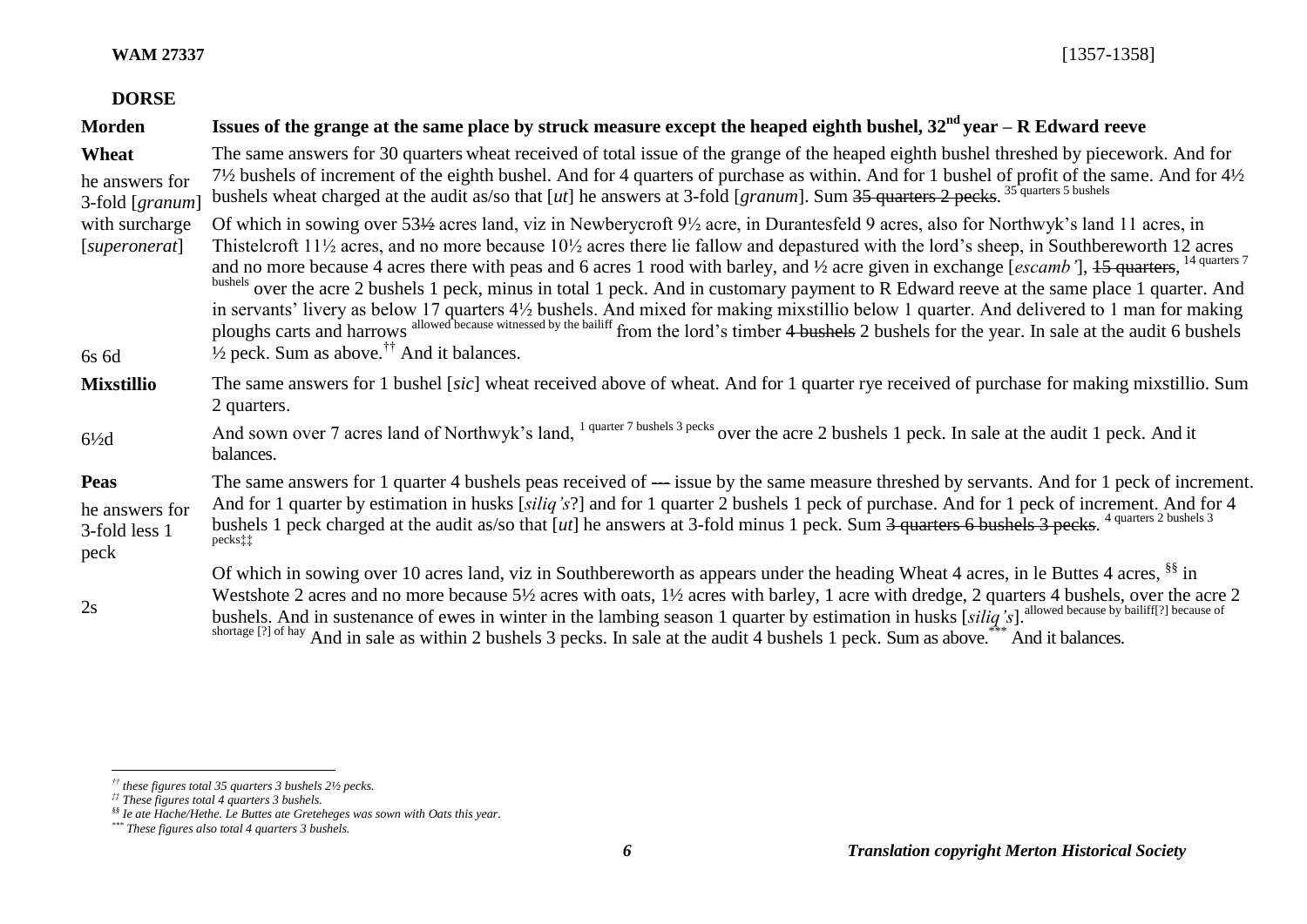| <b>Barley</b><br>he answers for                       | The same answers for 30 quarters barley received of the same issue by the same measure threshed by piecework. And for 7 <sup>1</sup> / <sub>2</sub> bushels of<br>increment. And for 2 quarters 5 bushels 1 peck of purchase. And for 3 pecks of gain [avantag]. Sum 33 quarters 5 <sup>1</sup> /2 bushels.                                                                                                                                                                                                                                                                                                                                                                                                                                                                                                                                                              |
|-------------------------------------------------------|--------------------------------------------------------------------------------------------------------------------------------------------------------------------------------------------------------------------------------------------------------------------------------------------------------------------------------------------------------------------------------------------------------------------------------------------------------------------------------------------------------------------------------------------------------------------------------------------------------------------------------------------------------------------------------------------------------------------------------------------------------------------------------------------------------------------------------------------------------------------------|
| 3-fold plus 6<br>bushels                              | Of which in sowing over 15 acres 1/2 rood land, viz in Northbereworth 7 acres 11/2 roods, in Southerbereworth as appears under the heading<br>Wheat 6 acres 1 rood, in Westshote as appears under the heading Peas 11/2 acres, 8 quarters, 7 quarters 41/2 bushels over the acre 4 bushels plus in total<br>$3^{1/2}$ -bushels. And delivered to brother J Assh keeper of the granary at Westminster 8 quarters. And in servants' livery as below 17 quarters $4\frac{1}{2}$<br>bushels. And delivered to servants for their[?] todale [?] I bushel. because not in the writ In sale at the audit 4½ bushels. Sum as above. And it                                                                                                                                                                                                                                       |
| 3s 41/2d                                              | balances.                                                                                                                                                                                                                                                                                                                                                                                                                                                                                                                                                                                                                                                                                                                                                                                                                                                                |
| <b>Dredge</b>                                         | The same answers for 3 quarters dredge received from the same issue by the same measure, threshed by piecework. And for 3 pecks of<br>increment. And for 2 bushels 1 peck dredge charged at the audit as/so that $[ut]$ he answers at 3-fold [granum]. Sum 3 quarters $3$ pecks. <sup>3</sup><br>bushels                                                                                                                                                                                                                                                                                                                                                                                                                                                                                                                                                                 |
| $22\frac{1}{2}$ d                                     | Of which in sowing over 1 acre land in Westshote as appears under the heading Peas 4 bushels. And sold as within 2 quarters 4 bushels.<br>And in gain [avant'] given to the same $3$ pecks <sup>1/2 bushel †††</sup> In sale at the audit                                                                                                                                                                                                                                                                                                                                                                                                                                                                                                                                                                                                                                |
| Oats<br>he answers for<br>$2\frac{1}{2}$ -fold plus 8 | The same answers for 63 quarters 3 pecks oats received of the same issue by the same measure, threshed by piecework. And for 1 quarter 7<br>bushels 3 pecks of increment. And for 6 quarters 1 bushel 1 peck of the same issue by estimation in sheaves. Sum 71 quarters 1 bushel 3<br>pecks.                                                                                                                                                                                                                                                                                                                                                                                                                                                                                                                                                                            |
| quarters 3 pecks                                      | Of which in sowing over 59 acres land viz in Westshote 5½ acres as appears under the heading Peas, in Comstrode 13 acres 1 rood, in<br>Woweryth 6 acres 3 roods, in Northschote 24 acres, in le buttes upon le Gretehegg' 5½ acres, in Westbuttes 4 acres, 30 quarters, <sup>29 quarters 4</sup><br>bushels over the acre 4 bushels plus in total 4 bushels. And in making meal for servants' pottage 1 quarter 4 bushels. And in fodder for 2<br>carthorses from between Christmas until and 17 April because the time for sowing for 114 nights harrowing 5 acres a quarter on occasions 3 quarters 41/2<br>bushels, taking per night 1 peck. And in fodder for 16 oxen for the same time by estimate 342 sheaves 5 quarters 5 bushels 1 peck <sup>212 sheaves 3</sup> quarters 4 bushels 1 peck <sup>212 sheaves 3</sup> quarters 4 bushels 1 peck <sup>212 she</sup> |
| $12s$ 9d                                              | for 8 draught horses on occasions when it was necessary 2 quarters. And delivered to brother J Assh keeper of the Westminster grange 9<br>quarters by 1 tally. And in sustenance of lambs by estimation in sheaves 4 bushels on occasions. And in expenses of various purveyors of<br>the lord king on occasions 6 bushels. And in fodder for the horses of brothers R Merstone, Nicholas Bodewell steward and Thomas Parham<br>clerk for their comings this year 6 bushels by 4 tallies. And in sale as within 17 quarters. And in gain [avant'] given to the same 4 bushels.<br>In sale at the audit 3 quarters 1 bushel $\frac{1}{2}$ peck. Sum as above. <sup><math>\ddagger</math>*</sup> And it balances.                                                                                                                                                          |
|                                                       | <b>Multure of the</b> For multure of the mill nothing this year because in cash as within.                                                                                                                                                                                                                                                                                                                                                                                                                                                                                                                                                                                                                                                                                                                                                                               |

**mill**

*<sup>†††</sup> There is something after ½ bushel, but it appears to be a mark rather than a word. The figures balance.*

*<sup>‡‡‡</sup> These figures total 71 quarters 1 bushel 1½ pecks.*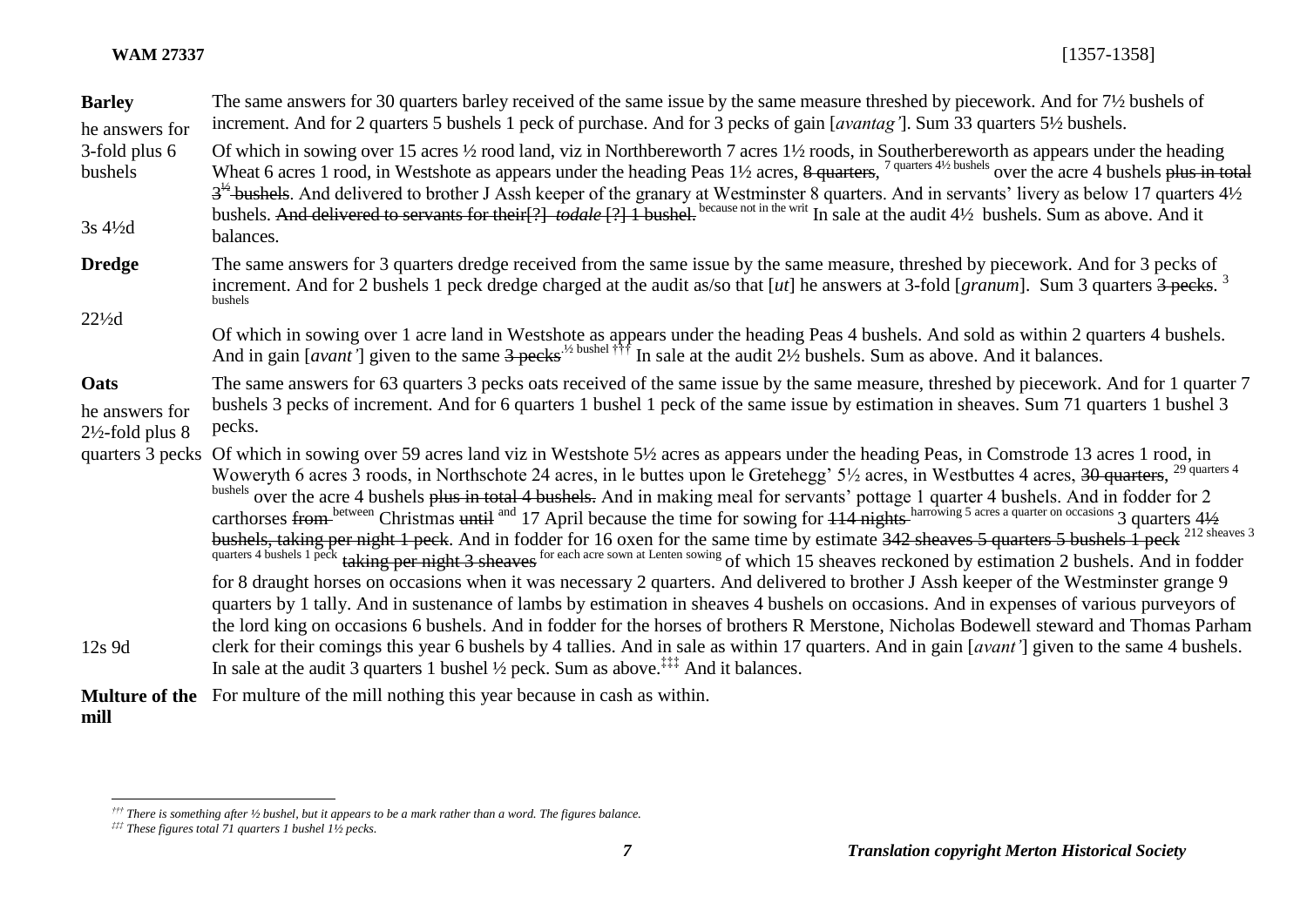**Maslin for servants** The same answers for 17 quarters 4½ bushels wheat, 17 quarters 4½ bushels barley received above for servants' livery. Sum 35 quarters 1 bushel. Of which in livery of 4 servant ploughmen, 1 shepherd and 1 carter for the year 31 quarters 1 bushel, half wheat, each of them taking a quarter for 10 weeks. In livery of 1 lad at lambing time for 12 weeks, 6 bushels, taking per week ½ bushel. And in livery of 1 housemaid [*ancill' cur'*] for making servants' pottage, keeping poultry and winnowing half of all corn for the year 3 quarters 2 bushels, taking a quarter for 16 weeks. Sum as above. And it balances.

# **LIVESTOCK ACCOUNT**

**Carthorses** The same answers for 2 carthorses from the remaining. Sum 2. And there remain 2 carthorses.

**Draught horses** The same answers for 4 draught horses from the remaining. And for 1 arising from heriot of Henry ate Hegge. Sum 5.

Of which in murrain 2. Sum 2. And there remain 3 female draught horses.

- **Oxen** The same answers for 13 oxen from the remaining. And for 3 received from John Clerk of Echelsford by 1 tally. Sum 16. And there remain 16 oxen.
- **Hides** The same answers for the hides of 2 draught horses received above from murrain. Sum 2. Of which delivered for white-tawing 1. And in sale 1.<sup>§§§</sup> And it balances.

**White-tawed** 

**hides** The same answers for 1 white-tawed hide received above. Of which in expenses for repairing cart harness ½. And there remains ½ white-tawed hide.

**Rams** The same answers for 4 rams from the remaining. And for 1 added. And for 3 of purchase. Sum 8. And there remain 8 rams.

**Ewes** The same answers for 198 ewes from the remaining. And for 1 added. And for 60 received of purchase.<sup>\*\*\*\*</sup> Sum 259.

Of which in murrain after lambing and before shearing 5. In sale as within 18 crones before lambing. And in murrain after shearing 3. Sum 26. And there remain 233 ewes.

**Hoggets and**  The same answers for 2 hoggets from the remaining. Sum 2. And added to rams and ewes. And it balances.

**Gimmers**

 $\overline{a}$ 

**Lambs** 6s 4d The same answers for 135 lambs from the remaining. And for 178 lambs of issue and no more because  $5^3$  ewes sterile this year. Sum 313. Of which in tithes 18. And in customary payment to the shepherd 1. And to St Anthony<sup>††††</sup> 1. by order of the bailiff And delivered to Adam atte Hatch<sup>[?]</sup> beadle of Greenford 133 by tally. <sup>‡‡‡‡</sup> In murrain before weaning 19. because not witnessed And in murrain of those from the remaining 7. …… before shearing And in sale as within 128. In sale at the audit 19.<sup>§§§§§</sup> Sum 307. And there remain 6 lambs.

*<sup>§§§</sup> This does not appear in sales on recto.*

*<sup>\*\*\*\*</sup> Two lads were paid 2d for fetching them from Greenford (see Petty Necessities overleaf).*

*<sup>††††</sup> agnus datus S Antonio = 'tantony', runt offered to St Antony (A Medieval Farming Glossary)*

*<sup>‡‡‡‡</sup> Two lads were paid 2d for driving them to Greenford (see Petty Necessities overleaf).*

*<sup>§§§§</sup> Because the deaths were not witnessed the reeve was charged for sale at the audit, but the sale of the skins was entered normally!*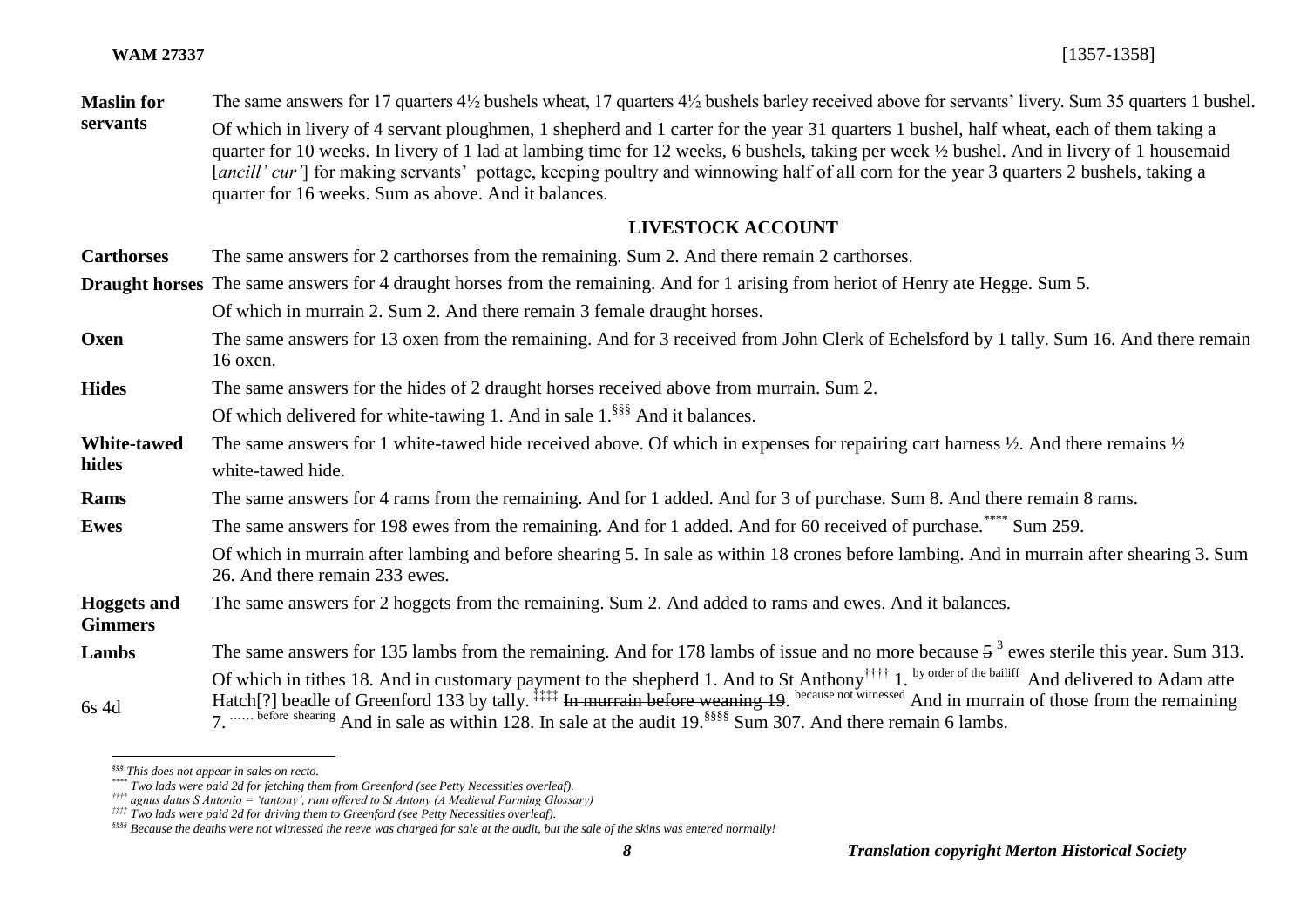**Wool** The same answers for 181 fleeces of issue. Sum 181.\*\*\*\*\* Of which in tithes 18. And in customary payment to shepherd 1. And delivered to brother R Merston treasurer 162 fleeces, weighing 30 cloves.

**Lambs wool** The same answers for 4 fleeces of lambs wool and no more because 2 not shorn because young [*juvoi*]. And sold within. Sum 4. And it balances.

Wool-fells The same answers for 5 ewes' wool-fells and 7 hoggets' fells received of murrain. Sum 12. And sold within. And it balances

**Skins** The same answers for 3 skins received of murrain. Sum 3. And sold within. And it balances

**Lambskins** The same answers for 19 lambskins of murrain. Sum 19. And sold within 17. In tithes 2. And it balances.

- **Geese** The same answers for 13 geese, of which 1 gander and 3 breeding females, from the remaining. And for 21 of issue. Sum 34. Of which in tithes 2. And in sale as within 12. Sum 14. And there remain 20 geese, of which 1 gander, 3 breeding females.
- **Capons** The same answers for 12 capons from the remaining. And for 12 made from chickens. Sum 24. Of which in sale as within 12. Sum 12. And there remain 12 capons.

**Cocks and hens** The same answers for 1 cock, 12 hens from the remaining. And for 4 cocks and 6 hens from rent at Christmas. Sum 23. Of which in sale as within 4 cocks and 6 hens. Sum 10. And there remain 1 cock and 12 hens.

**Chickens** The same answers for 12 chickens of purchase for making capons thereof. Sum 12. And added as capons. And it balances.

**Hurdles** The same answers for 75 hurdles from the remaining. And for 13 hurdles of rent at Hokeday. Sum 88.

Of which in allowance for the tenement of Randolph Edward reeve for his office 1 hurdle. And in rent default for the tenement of William Mancornays,  $^{1/2}$  virgates the tenement of William Jose,  $^{1}$  virgate the tenement of John Adam,  $^{1}$  virgate the tenement of Henry atte Ryth,  $^{1/2}$  virgate the tenement of Walter atte Cherch <sup>1/2 virgate</sup> and the tenement of John Reynold, 5<sup>1</sup>/2 hurdles. And old expended because they are weak 14 hurdles. Sum 19<sup>1</sup>/2.<sup>††††††</sup> And there remain 68½ hurdles.

*<sup>\*\*\*\*\*\*\*\*\*\*</sup> There were only 181 fleeces from 236 ewes and 8 rams, so the 63 of purchase must have already been shorn before purchase.*

*<sup>†††††</sup> These figures total 20½.*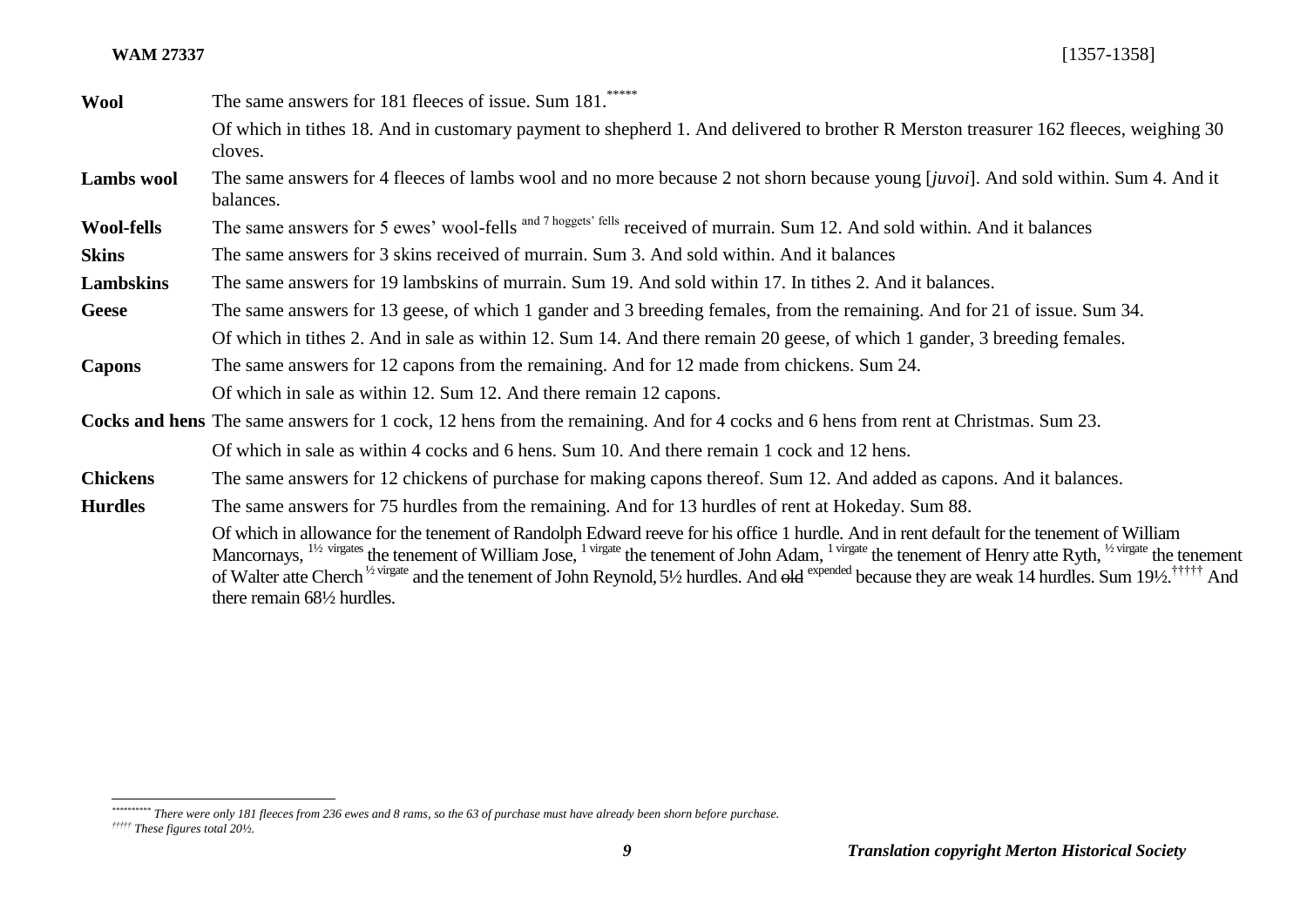$\overline{a}$ 

# **WORKS ACCOUNT**

| <b>Ploughing</b>            | The same answers for 13 ploughing works arising from 13 customary tenants of the lord, each of whom ploughs 1 rood of land at the                                                                                                                                                                                                                                                                                                                                                                                                                                                                                                                                                                              |
|-----------------------------|----------------------------------------------------------------------------------------------------------------------------------------------------------------------------------------------------------------------------------------------------------------------------------------------------------------------------------------------------------------------------------------------------------------------------------------------------------------------------------------------------------------------------------------------------------------------------------------------------------------------------------------------------------------------------------------------------------------|
| works                       | sowing of wheat, the price of a work 1 <sup>1</sup> / <sub>2</sub> d. Sum 13.                                                                                                                                                                                                                                                                                                                                                                                                                                                                                                                                                                                                                                  |
| the price of a<br>work 1½d. | Of which in allowance to the reeve 1 work. And in allowance for the tenement of William Mancornays, <sup>11/2 virgates</sup> tenement of William Jose,<br><sup>1 virgate</sup> tenement of John Adam, <sup>1 virgate</sup> tenement of Henry atte Ryth, <sup>1/2</sup> virgate the tenement of Walter atte Cherch, <sup>1/2</sup> virgate the tenement of John<br>Reynald 5 <sup>1/2</sup> works because in the lord's hands and at farm. And in sale as within 6 <sup>1</sup> /2 works. Sum as above. And it balances                                                                                                                                                                                         |
| Dung-carrying               | The same answers for 39 dung-carrying services arising from the said 13 customary tenants, the price of a work 1/2d, each of whom carry                                                                                                                                                                                                                                                                                                                                                                                                                                                                                                                                                                        |
| services the                | for 3 carrying works. Sum 39 works.                                                                                                                                                                                                                                                                                                                                                                                                                                                                                                                                                                                                                                                                            |
| price of a work             | Of which in allowance to the reeve 3 works. And in allowance for the said $5\frac{1}{2}$ virgates land as appears under the heading Ploughing $16\frac{1}{2}$                                                                                                                                                                                                                                                                                                                                                                                                                                                                                                                                                  |
| $\frac{1}{2}d$ .            | works, for each virgate 3 works. And in sale as within 19½ dung-carrying services. Sum as above. And it balances                                                                                                                                                                                                                                                                                                                                                                                                                                                                                                                                                                                               |
| Carrying                    | The same answers for 56 carrying services arising from the aforesaid customary tenants, the price of a work 1d, and each virgate of land                                                                                                                                                                                                                                                                                                                                                                                                                                                                                                                                                                       |
| services                    | does 4 carrying services. Sum 56.                                                                                                                                                                                                                                                                                                                                                                                                                                                                                                                                                                                                                                                                              |
| the price of a              | Of which in allowance to the reeve 4 carrying services. And in allowance for the said 5½ virgates as appears under the heading Ploughing                                                                                                                                                                                                                                                                                                                                                                                                                                                                                                                                                                       |
| work 1d.                    | 28 carrying services, for each virgate 4 carrying services. And in sale as within 30 carrying services. Sum as above. <sup>‡‡‡‡‡‡</sup> And it balances.                                                                                                                                                                                                                                                                                                                                                                                                                                                                                                                                                       |
| <b>Winter works</b>         | The same answers for 520 winter works arising from the aforesaid customary tenants of which 1 customary tenant does 60 works between                                                                                                                                                                                                                                                                                                                                                                                                                                                                                                                                                                           |
| the price of a              | Michaelmas and 1st August, 11 customary tenants each of them 40 works and 1 customary tenant 20 works, price of a work 1/2d. Sum 520                                                                                                                                                                                                                                                                                                                                                                                                                                                                                                                                                                           |
| work $\frac{1}{2}d$ .       | works.                                                                                                                                                                                                                                                                                                                                                                                                                                                                                                                                                                                                                                                                                                         |
| 12d                         | Of which in allowance for the reeve 40 works. And in allowance for the said 5½ virgates as appears under the heading Ploughing works<br>because in the lord's hands and at farm 240 [sic] works, for each virgate 40 works. And in making water channels 4 works. In harrowing the lord's land 48 works. <sup>24 works and the remaining acres ploughed</sup> And in collecting<br>days 4 works. And in hoeing the lord's land this year because of the multitude of thistles 70 works. And in making fences [ <i>claustura</i> ] at le<br>Waterden 6 works. And in ramming [ <i>rammand</i> ] at the mill pond 4 works. And in sale as within 100. In sale at the audit 24. Sum as above.<br>And it balances. |

*<sup>‡‡‡‡‡</sup> These figures total 62. Makernay's tenement is always charged at 8 services for 1.5 virgates.*